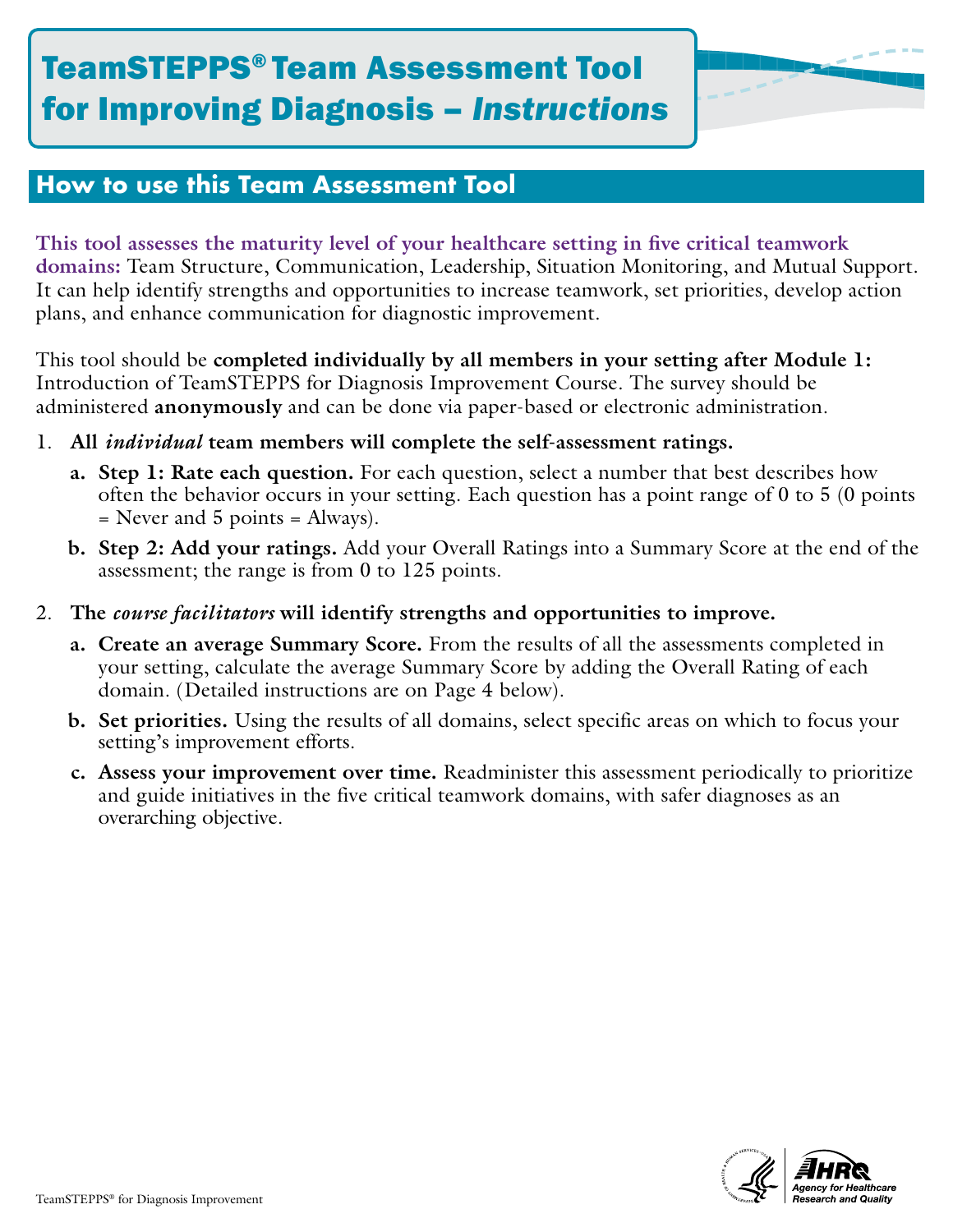## TeamSTEPPS Team Assessment Tool for Improving Diagnosis<sup>®</sup>



*\*Adapted from TeamSTEPPS Performance Observation Tool*

**Rating:** Select a number that fits your setting on a scale of **0 = Never to 5 = Always** for each question. **Overall Rating:** Add your Ratings together for each domain.

**Summary Score:** Add your Overall Rating for each domain into a total score at the end.

| Team Structure (understanding the team structures that support a diagnostic team)                                                                                                                                  |               |
|--------------------------------------------------------------------------------------------------------------------------------------------------------------------------------------------------------------------|---------------|
|                                                                                                                                                                                                                    | <b>Rating</b> |
| a. Each team member can identify all <i>members of a diagnostic team</i> (e.g., patients, families,<br>providers, radiology and lab personnel, other staff, and support services).                                 |               |
| b. All team members recognize the <i>roles and responsibilities</i> of each member of the<br>diagnostic team.                                                                                                      |               |
| c. Team members use <i>defined communication tools</i> (e.g., SBAR, call-outs, check-backs, and<br>handoff techniques) to facilitate the diagnostic process.                                                       |               |
| d. Team members use <i>daily/weekly huddles and briefs</i> to stay informed, address issues, share<br>unexpected events, and celebrate successes throughout the diagnostic process.                                |               |
| e. Team members <i>appropriately use all available</i> methods of diagnostic communication<br>(e.g., electronic health record, face-to-face communication).                                                        |               |
| Comments:                                                                                                                                                                                                          |               |
| <b>Overall Rating - Team Structure Domain</b>                                                                                                                                                                      |               |
| <b>Communication</b> (team engagement in setting goals and using standard<br>communication tools)                                                                                                                  | <b>Rating</b> |
| a. Team members <i>actively exchange information</i> (e.g., brief, clear, specific, timely,<br>communication, confirmed by check-backs) that supports effective communication in<br>the diagnostic process.        |               |
| b. Team members work collaboratively with other members and <i>access information</i> (e.g.,<br>EHR) when needed, to inform the diagnostic process.                                                                |               |
| c. Team members within our setting hold one another accountable for using <i>structured</i><br><i>communication tools</i> (e.g., SBAR, call-outs, check-backs, handoff techniques) to facilitate<br>communication. |               |
| d. When communicating with external team specialists, providers and staff consistently use<br>structured referral tools e.g., check-backs, handoff techniques).                                                    |               |
| e. Reflective practice (e.g., ask, listen, act) is used consistently in the diagnostic process<br>during interactions (e.g., patient-provider, provider-provider, provider-staff).                                 |               |
| Comments:                                                                                                                                                                                                          |               |
| <b>Overall Rating - Communication Domain</b>                                                                                                                                                                       |               |
|                                                                                                                                                                                                                    |               |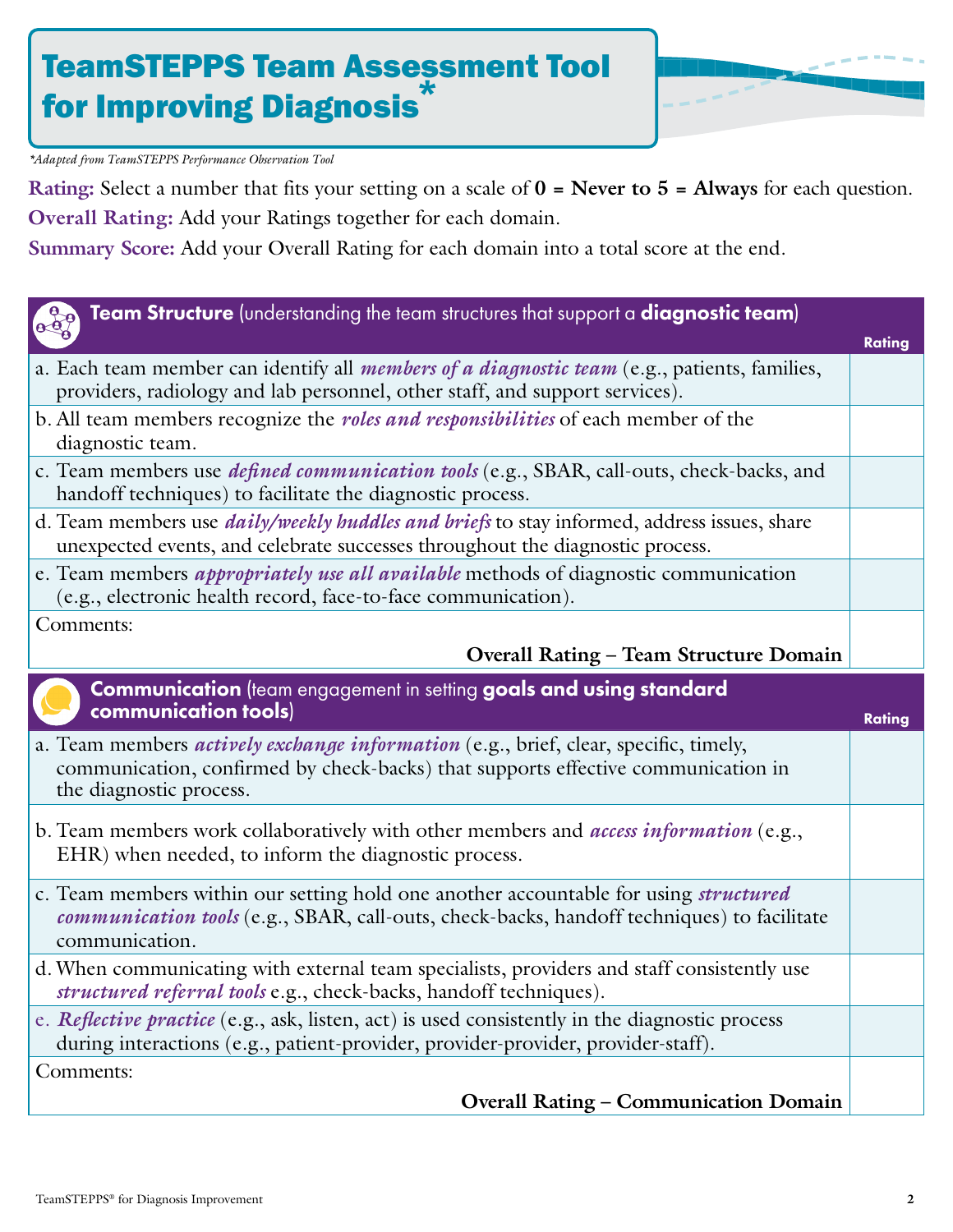| Leadership (role of leadership in supporting effective team communication)                                                                                                                                                                                                           |               |
|--------------------------------------------------------------------------------------------------------------------------------------------------------------------------------------------------------------------------------------------------------------------------------------|---------------|
|                                                                                                                                                                                                                                                                                      | <b>Rating</b> |
| a. Leaders ensure all team members understand the goals and vision for effective communication<br>in the diagnostic process (e.g., patient goals, shared model for plan of care) and hold each other<br>accountable (e.g., use metrics for tracking improvement, debriefs, huddles). |               |
| b. Leaders <i>provide resources</i> for the diagnostic team to effectively facilitate communication<br>both internally and externally.                                                                                                                                               |               |
| c. Leaders support <i>balances workload</i> within the team and delegate tasks consistent with roles<br>and responsibilities of team members.                                                                                                                                        |               |
| d. Leaders <i>act as a liaisons</i> for resolving team issues, system issues, and any breakdown in<br>communication.                                                                                                                                                                 |               |
| e. Leaders set expectations for participation in effective communication practices (e.g., briefs,<br>huddles, debriefs) in the diagnostic process.                                                                                                                                   |               |
| f. Leaders reinforce good practices by celebrating diagnostic team successes.                                                                                                                                                                                                        |               |
| g. Leaders <i>model</i> teamwork behaviors.                                                                                                                                                                                                                                          |               |
| Comments:                                                                                                                                                                                                                                                                            |               |
| <b>Overall Rating - Leadership Domain</b>                                                                                                                                                                                                                                            |               |
| <b>Situation Monitoring</b> (the team's ability for self-assessment to improve communication                                                                                                                                                                                         |               |
| processes)                                                                                                                                                                                                                                                                           | <b>Rating</b> |
| a. Team members <i>routinely assess</i> communication practices to identify opportunities for<br>improvement (e.g., this survey tool, debriefing events, safety culture surveys).                                                                                                    |               |
| b. Team members regularly <i>review systems</i> intended to support the diagnostic process (e.g.,<br>scheduling, test results, consultations) for gaps and improvement opportunities.                                                                                                |               |
| c. Team members have a systematic process in place to capture and learn from near-misses<br>and no-harm adverse events that occur because of communication gaps.                                                                                                                     |               |
| d. Team members establish goals, share with diagnostic team, and implement action plans<br>after assessments.                                                                                                                                                                        |               |
| Comments:                                                                                                                                                                                                                                                                            |               |
| <b>Overall Rating - Situation Monitoring Domain</b>                                                                                                                                                                                                                                  |               |
| Mutual Support (supporting each other's efforts and resolving challenges and                                                                                                                                                                                                         |               |
| conflict)                                                                                                                                                                                                                                                                            | <b>Rating</b> |
| a. Team members are held accountable for <i>proactively assisting</i> each other in the diagnostic<br>process (e.g., catching and correcting communication failures, providing task assistance).                                                                                     |               |
| b. Team members freely <i>provide timely and constructive feedback</i> to each other to improve<br>the diagnostic process.                                                                                                                                                           |               |
| c. Team members feel <i>safe raising issues</i> , sharing concerns, and advocating for patient needs.                                                                                                                                                                                |               |
| d. Team members attempt to <i>resolve conflicts</i> using structured communication tools (e.g.,<br>Assertive Statements, Two-Challenge Rule, DESC Script).                                                                                                                           |               |
| Comments:                                                                                                                                                                                                                                                                            |               |
| <b>Overall Rating - Mutual Support Domain</b>                                                                                                                                                                                                                                        |               |
| <b>Summary Score</b>                                                                                                                                                                                                                                                                 |               |